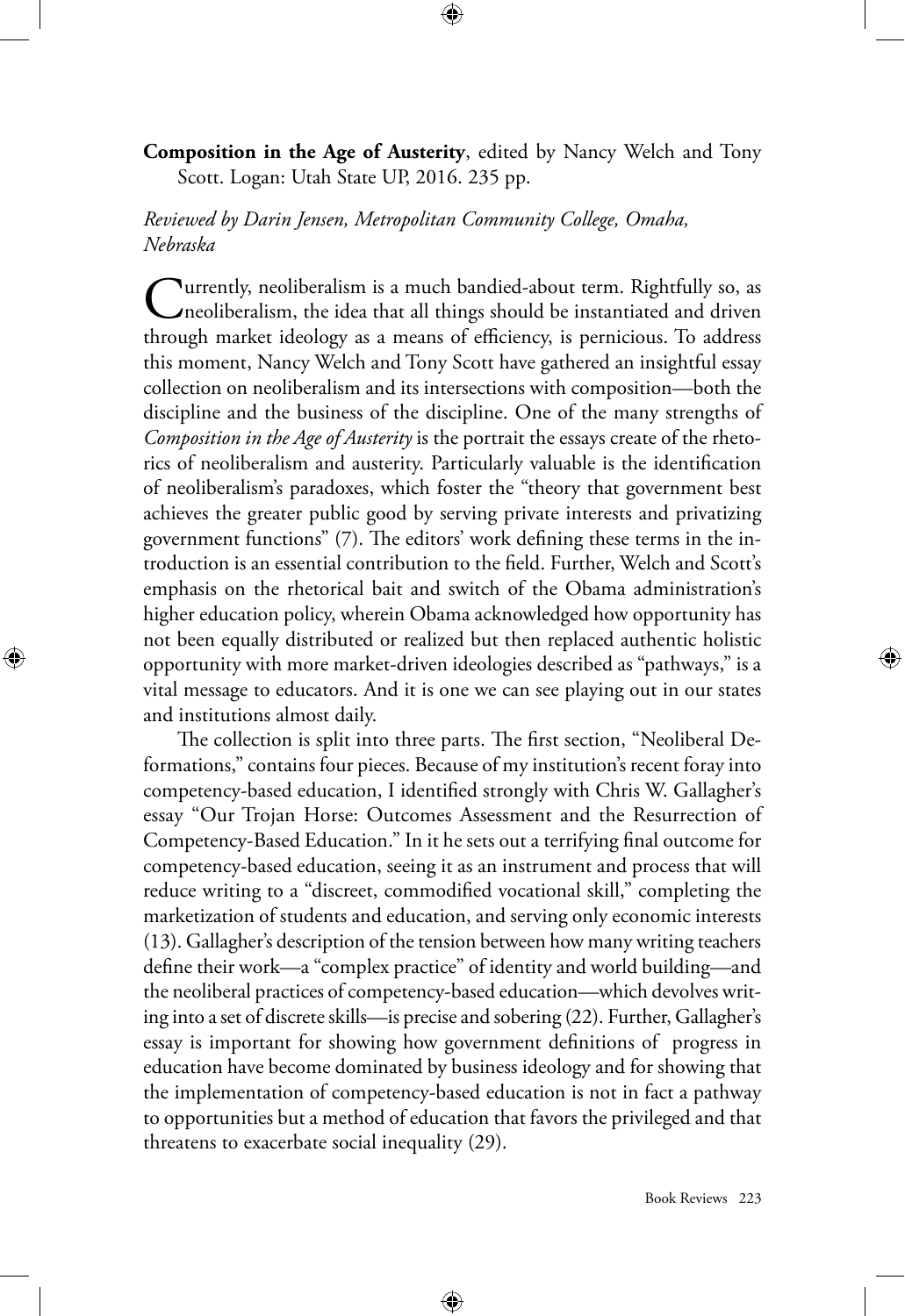Another essay in this section, Deborah Mutnick's "Confessions of an Assessment Fellow," takes on the dangers of assessment culture, which she sees as jeopardizing access (35). Mutnick works to frame the assessment culture as commodifying education in the name of efficiency while locking out students without means, thus undermining the democratic features commonly associated with schooling. Mutnick traces the accountability movement from No Child Left Behind through the College Scorecard, noting that completion rates end up equaling "cultural hegemony" through various means, all of which undermine the traditional values of education, replacing them with new neoliberal ones (37).

⊕

The heart of this collection lies in the experiences detailed in the second section, "Composition in an Austere World." As a member of the Nebraska Writing Project, I was powerfully affected by Tom Fox and Elyse Eidmann-Aadahl's essay "The National Writing Project in the Age Austerity." The National Writing Project's (NWP's) forty-plus year history of enacting the principle that the best teachers of writing are writers themselves has touched countless teachers and students. Even so, the organization lost its federal funding in 2011. The authors chronicle how the NWP is faced with the "very real possibility of closure and dissolution as an entity" (78) and has had to reposition itself by cobbling together funding sources. The authors point out that the age of austerity after the recession was not the beginning of these difficulties, but rather a rapid acceleration of the territory "progressive educators" have lost to "corporate interests" who profit from turning education into products like tests and textbooks (88). These are the consequences of austerity.

Even more powerful for me was Susan Naomi Bernstein's essay "Occupy Basic Writing: Pedagogy in the Wake of Austerity." In it, she details the personal cost of austerity as she loses her position and joins the dehumanizing cattle call of adjunct work. Poignantly, she describes her friend's suicide after the closing of his writing center. The price of austerity is often described in widgets or in people not returning to the workforce, but here it is made manifest as Bernstein bares herself as a human and a teacher to the reader. She calls into question the conservative logic that a lack of success equates personal failure, instead demonstrating the human consequences that inhumane systems have. Bernstein draws on Yeats' line from "Easter, 1916" proclaiming that through neoliberalism "a terrible beauty is born." The sublime suffering in Bernstein's essay is itself a terrible beauty, as is her response to counteract neoliberal ideology—namely, her dedication to leading writing workshops during both Occupy Wall Street and Occupy Sandy. Even though she suffered the loss of her position, and even her ability to write, Bernstein found "the material reality of what happens when every day people not only bear witness to suffering but also work together to attempt to ameliorate suffering" (97). She chronicles her experience to show

⊕

224 *Composition Studies*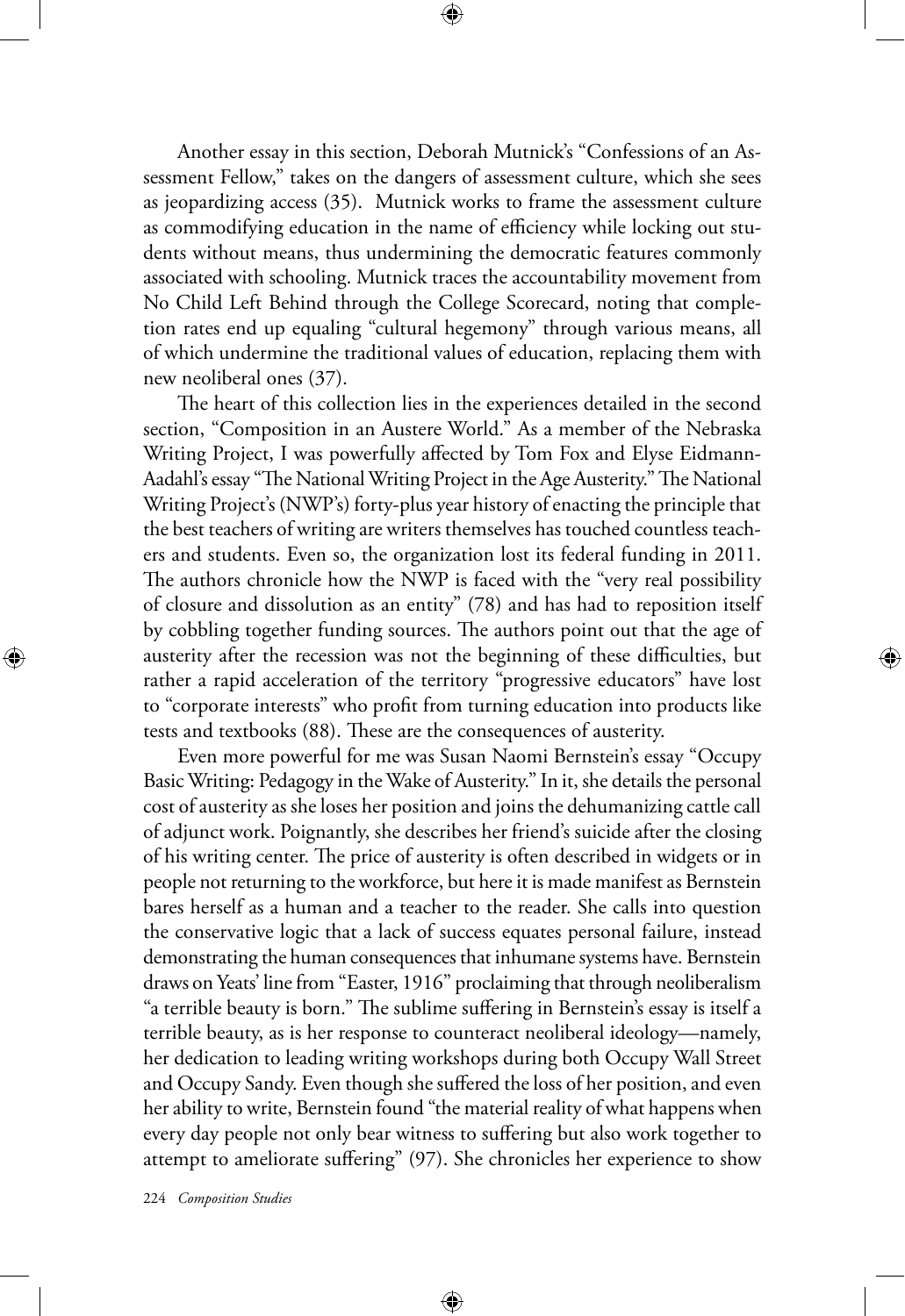resistance to both the market ideology and the deficit ideology so often present in discussions of students who take "remedial" courses.

Bernstein's locally-situated work lends itself to another important chapter in the book, Shari Stenberg's "Beyond Marketability: Locating Teacher Agency in the Neoliberal University," which centers the third and final section in this volume, "Composition at the Crossroads." To my mind, Stenberg is on the precipice of the call to action in this volume. Her assertion that graduate students must be brought into this discussion is a powerful call, even if it is not as explicitly activist as it might be. She writes "austerity's ideological consequences determine who and what is deemed valuable, who and what counts as a 'good investment'" (191). This sentence is important because it gets at the crux of the anxiety that graduate students experience as they aspire to be valued in academic and institutional environments that grossly value people and potential through the crude frame of the marketplace. Stenberg offers an important contribution in her coining of the concept of "located agency," which she describes as a practice of "examining, valuing, and taking responsibility for our locations" (192). She sees located agency as a resistant practice to the globalizing reach of neoliberalism. Coupled with Bernstein's chapter in the previous section, the two form a powerful synthesis of a theory and practice for resisting neoliberalism's insidious logics.

⊕

While *Composition in the Age of Austerity* is a significant contribution to composition studies—one that begins to outline possible resistances to neoliberalism—the book's omission of the two-year college context is a seemingly hierarchical slight that could have been easily avoided. The oversight is particularly surprising given that the nearly 1,200 two-year colleges in the United States serve nearly half of all undergraduates—not to mention that two-year college students are frequently the most vulnerable in our increasingly neoliberal culture. Given the complex and contradictory nature of twoyear colleges as both a site of democratic opportunity and a site that reifies economic stratification, the editors missed a valuable opportunity to expand their critique of the academy in the age of austerity. And that omission may in fact reify the false hierarchical placement of positions at two-year colleges. For example, Stenberg makes a brilliant point about the anxiety of graduate students searching for fewer tenure track jobs, but she does not extrapolate this thinking to the two-year college. For a graduate student who is worried about the lack of tenure-line work, the work of the two-year college is often seen as a fallback position. It is lower in the hierarchy of the market and valued less, even though in framework of democratic opportunity the community college student is as important, perhaps even more important, than the university student who may already have privileges and opportunities they do not. Further, while the editors quite correctly point to Obama's education policy and its